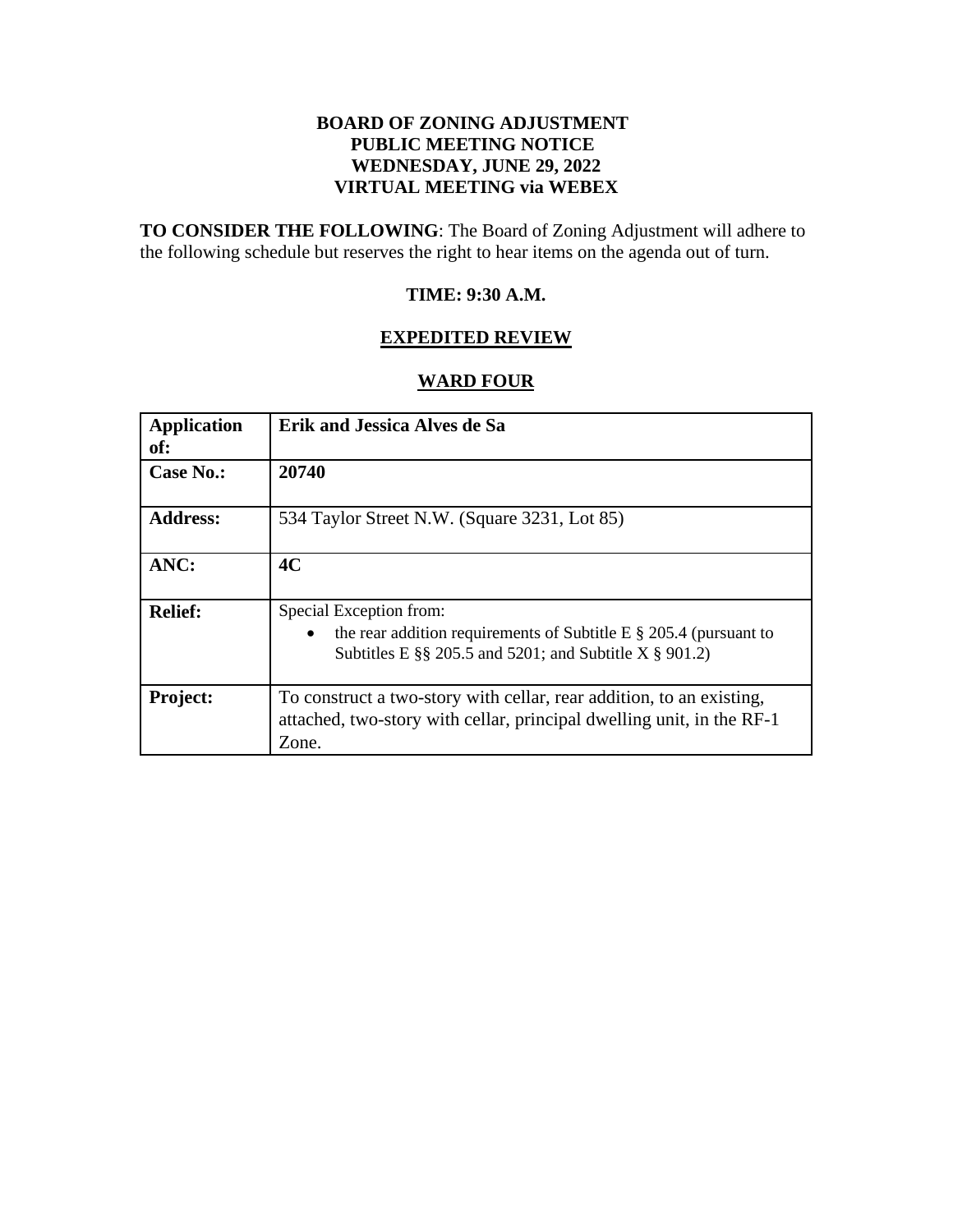# BZA PUBLIC MEETING NOTICE JUNE 29, 2022 PAGE NO. 2

# **Application of: Jiashen You and Kerry Neal Case No.: 20750 Address:** 3351 Highwood Drive S.E. (Square 5542-S, Lot 806) **ANC: 7B Relief:** Special Exception from: the rear yard requirements of Subtitle D  $\S$  306.1 (pursuant to Subtitle D  $\S$  5201 and Subtitle X  $\S$  901.2) **Project:** To construct a rear deck, to an existing, detached, two-story principal dwelling unit, in the R-1-B Zone.

## **WARD SEVEN**

## **PLEASE NOTE:**

This public hearing will be held virtually through WebEx. Information for parties and the public to participate, view, or listen to the public hearing will be provided on the Office of Zoning website and in the case record for each application or appeal by the Friday before the hearing date.

The public hearing in these cases will be conducted in accordance with the provisions of Subtitles X and Y of the District of Columbia Municipal Regulations, Title 11, including the text provided in the Notice of Emergency and Proposed Rulemaking adopted by the Zoning Commission on May 11, 2020, in Z.C. Case No. 20-11.

Individuals and organizations interested in any application may testify at the public hearing via WebEx or by phone and are strongly encouraged to sign up to testify 24 hours prior to the start of the hearing on OZ's website at<https://dcoz.dc.gov/> or by calling Robert Reid at 202-727-5471. Pursuant to Subtitle Y, Chapter 2 of the Regulations, the Board may impose time limits on the testimony of all individuals and organizations.

Individuals and organization may also submit written comments to the Board by uploading submissions via IZIS or by email to [bzasubmissions@dc.gov.](mailto:bzasubmissions@dc.gov) Submissions are strongly encouraged to be sent at least 24 hours prior to the start of the hearing.

*\*Note that party status is not permitted in Foreign Missions cases.*

**Do you need assistance to participate?**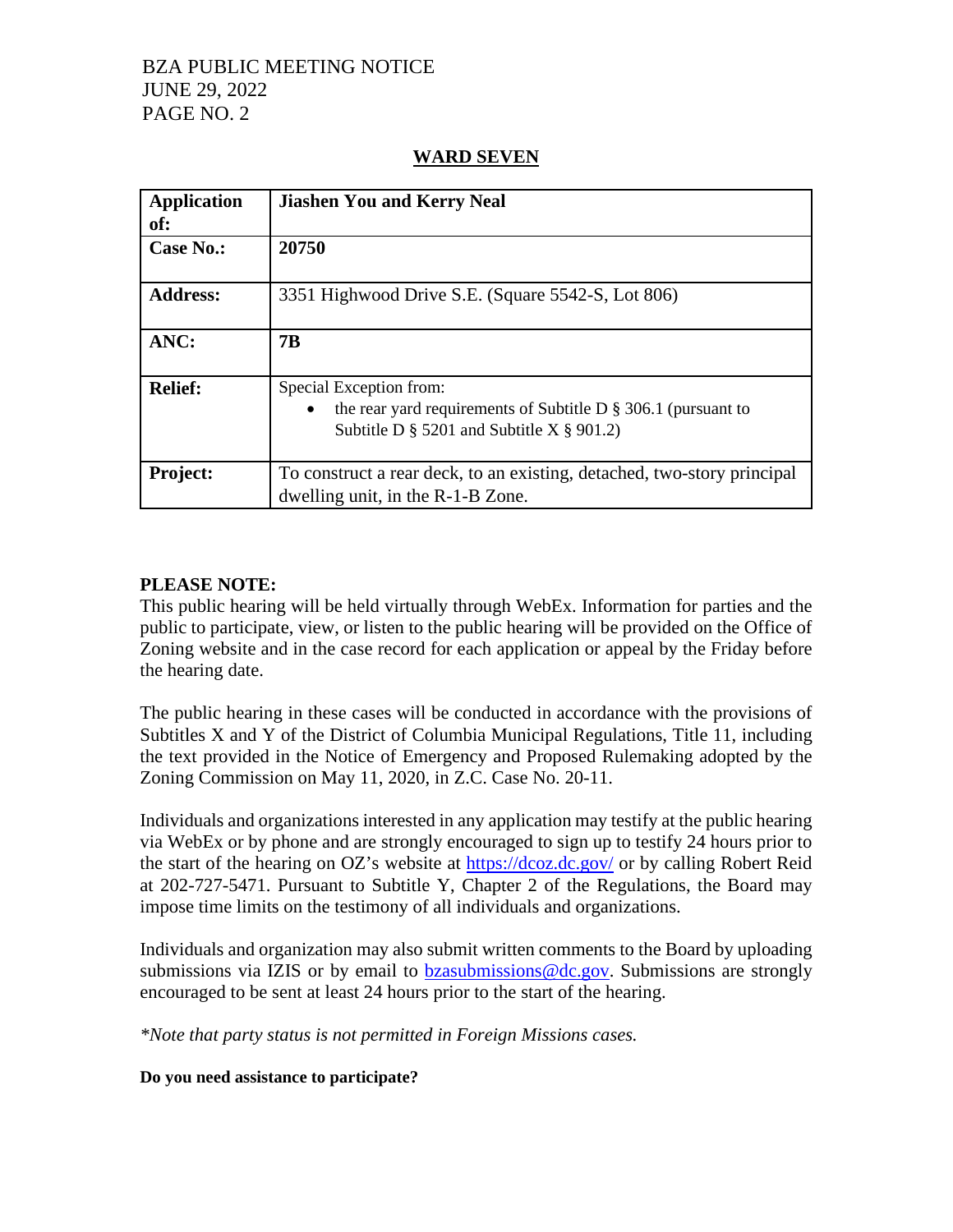# BZA PUBLIC MEETING NOTICE JUNE 29, 2022 PAGE NO. 3

## *Amharic*

ለመሳተፍ ዕርዳታ ያስፈልግዎታል? የተለየ እርዳታ ካስፈለገዎት ወይም የቋንቋ እርዳታ አገልግሎቶች (ትርጉም ወይም ማስተርጎም) ካስፈለገዎት እባክዎን ከስብሰባው አምስት ቀናት በፊት ዚ ሂልን በስልክ ቁጥር (202) 727- 0312 ወይም በኤሜል [Zelalem.Hill@dc.gov](mailto:Zelalem.Hill@dc.gov) ይገናኙ። እነኝህ አገልግሎቶች የሚሰጡት በነጻ ነው።

## *Chinese*

## 您需要有人帮助参加活动吗?

如果您需要特殊便利设施或语言协助服务(翻译或口译),请在见面之前提前五天与 Zee Hill 联系, 电话号码 (202) 727-0312, 电子邮件 [Zelalem.Hill@dc.gov](mailto:Zelalem.Hill@dc.gov)。这些是免费提供的服 务。

## *French*

Avez-vous besoin d'assistance pour pouvoir participer ? Si vous avez besoin d'aménagements spéciaux ou d'une aide linguistique (traduction ou interprétation), veuillez contacter Zee Hill au (202) 727-0312 ou à [Zelalem.Hill@dc.gov](mailto:Zelalem.Hill@dc.gov) cinq jours avant la réunion. Ces services vous seront fournis gratuitement.

## *Korean*

참여하시는데 도움이 필요하세요? 특별한 편의를 제공해 드려야 하거나, 언어 지원 서비스(번역 또는 통역)가 필요하시면, 회의 5일 전에 Zee Hill 씨께 (202) 727-0312로 전화 하시거나 [Zelalem.Hill@dc.gov](mailto:Zelalem.Hill@dc.gov) 로 이메일을 주시기 바랍니다. 이와 같은 서비스는 무료로 제공됩니다.

## *Spanish*

¿Necesita ayuda para participar?

Si tiene necesidades especiales o si necesita servicios de ayuda en su idioma (de traducción o interpretación), por favor comuníquese con Zee Hill llamando al (202) 727-0312 o escribiendo a [Zelalem.Hill@dc.gov](mailto:Zelalem.Hill@dc.gov) cinco días antes de la sesión. Estos servicios serán proporcionados sin costo alguno.

## *Vietnamese*

Quí vị có cần trợ giúp gì để tham gia không?

Nếu quí vị cần thu xếp đặc biệt hoặc trợ giúp về ngôn ngữ (biên dịch hoặc thông dịch) xin vui lòng liên hệ với Zee Hill tại (202) 727-0312 hoặ[c](mailto:Zelalem.Hill@dc.gov) [Zelalem.Hill@dc.gov](mailto:Zelalem.Hill@dc.gov) trước năm ngày. Các dịch vụ này hoàn toàn miễn phí.